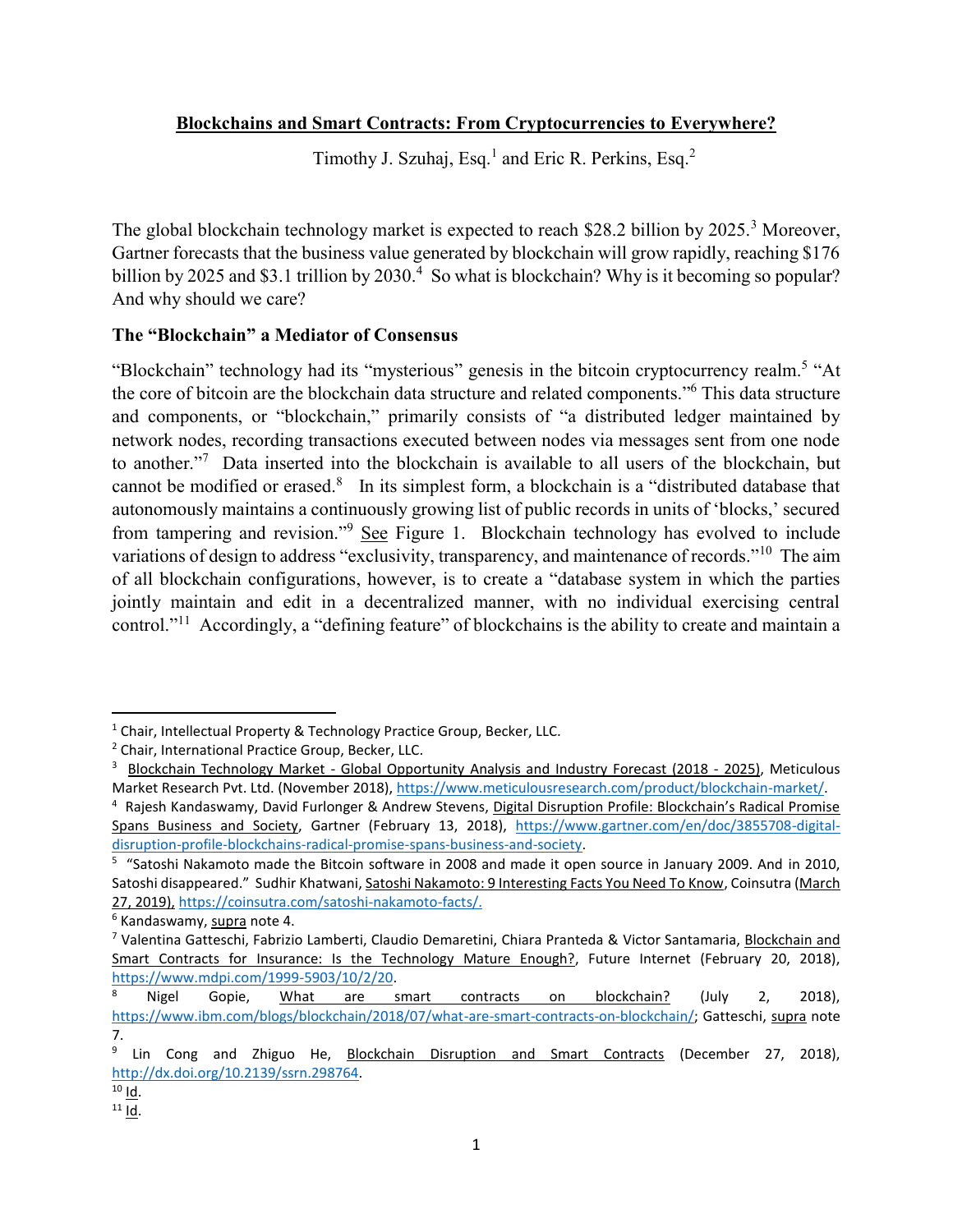"uniform view on the state of things and the order of events—a consensus."<sup>12</sup> This creation of consensus is key to many economic and non-economic functions. Currently, third-parties such as governments, courts, and lawyers provide such consensus, "but in a way that is often laborintensive, costly, prone to tampering, single point failures and monopoly of power."<sup>13</sup> Accordingly, blockchains "hold the promise of disrupting many industries by providing consensus in a more decentralized manner."<sup>14</sup>





[https://www.zurich.com/en/knowledge/articles/2016/10/insurers-look-to-blockchain-to-better-serve](https://www.zurich.com/en/knowledge/articles/2016/10/insurers-look-to-blockchain-to-better-serve-their-clients)[their-clients.](https://www.zurich.com/en/knowledge/articles/2016/10/insurers-look-to-blockchain-to-better-serve-their-clients)

A key component of the blockchain functionality are "smart contracts." Nick Szabo is credited with introducing the smart contract concept in 1994, "defining a smart contract as 'a computerized transaction protocol that executes the terms of a contract."<sup>15</sup> In general, "[a] smart contract is a computer program or protocol, typically running on a blockchain, which facilitates, verifies or executes business processes that could be triggered by events, on-chain transactions or interactions with other smart contracts. It adds dynamic, programmed behavior to transactions."<sup>16</sup>

A simple example of how a smart contract works is an apartment rental transaction:

Suppose you rent an apartment from me. You can do this through the blockchain by paying in cryptocurrency. You get a receipt which is held in our virtual contract. I give you the digital entry

 $\overline{\phantom{a}}$ 

 $12$  Id. See also Kandaswamy, supra note 4; Gopie, supra note 8; Konstantinos Christidis & Michael Devetsikiotios, Blockchains and Smart Contracts for the Internet of Things, IEEE Access, Vol. 4, 2292 (2016), [https://ieeexplore.ieee.org/stamp/stamp.jsp?tp=&arnumber=7467408.](https://ieeexplore.ieee.org/stamp/stamp.jsp?tp=&arnumber=7467408)

 $13$  Id.

 $14$  Id.

<sup>&</sup>lt;sup>15</sup> Christidis, supra note 12.

<sup>&</sup>lt;sup>16</sup> Kandaswamy, supra note 4.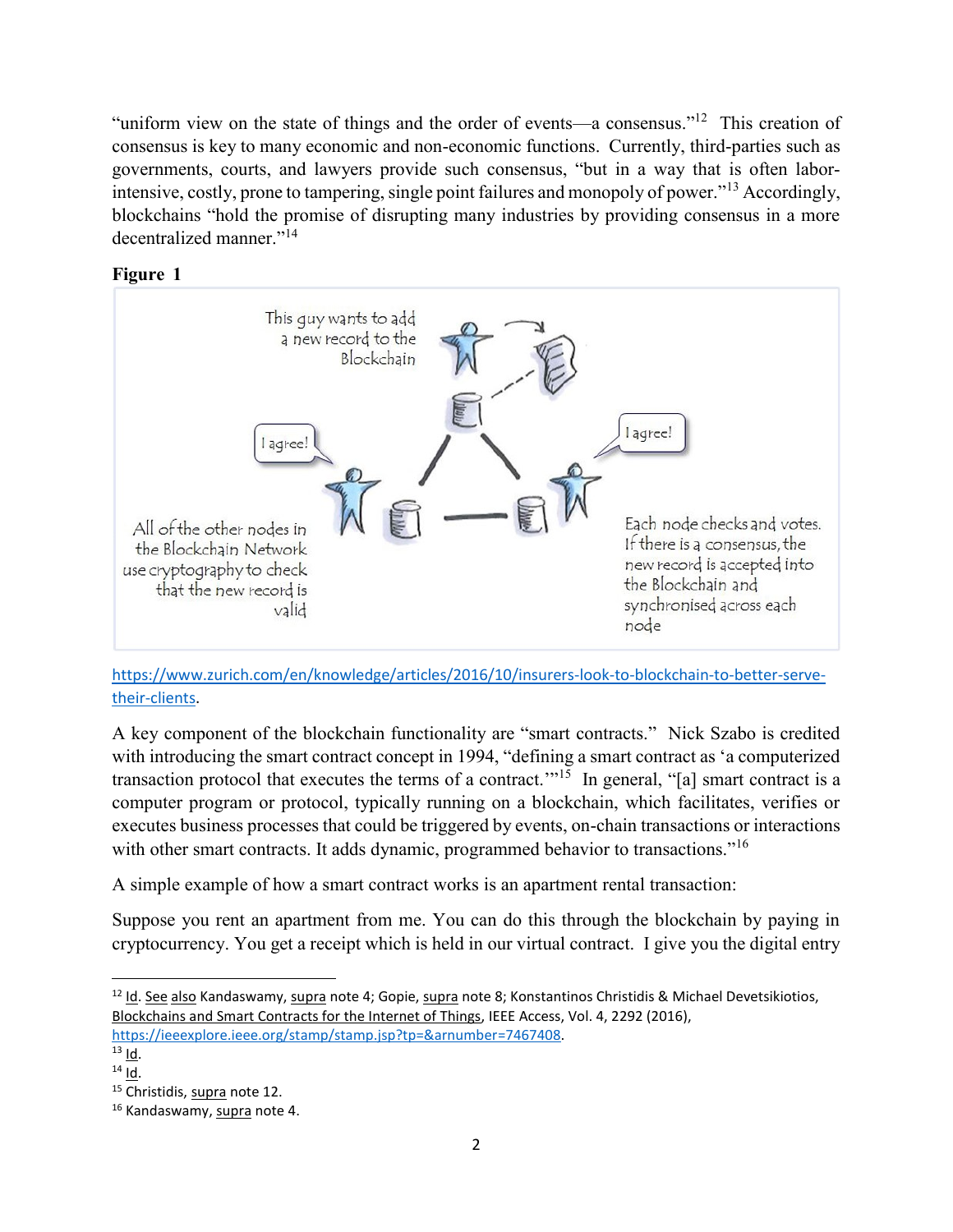key which comes to you by a specified date. If the key doesn't come on time, the blockchain releases a refund. If I send the key before the rental date, the function holds it releasing both the fee and key to you and me respectively when the date arrives. The system works on the If-Then premise and is witnessed by hundreds of people, so you can expect a faultless delivery. If I give you the key, I'm sure to be paid. If you send a certain amount in bitcoins, you receive the key. The document is automatically canceled after the time, and the code cannot be interfered by either of us without the other knowing since all participants are simultaneously alerted.<sup>17</sup>

Although a simple example, the above demonstrates the use of specific contract variables to efficiently complete a verified transaction without a third-party intermediary.

Smart contracts are anticipated to be helpful for situations that range from financial derivatives to supply chain, insurance premiums, credit enforcement, financial services, legal processes and crowdfunding agreements. "Such programmatic representation and automation can dramatically scale the ability of organizations to partner with others and have much more fine-grain yet fluid relationships to manage their business."<sup>18</sup> Further, "codifications of rules of engagement and operation can cut costs, remove errors and be more auditable."<sup>19</sup> Figure 2 illustrates the use of a "smart contract" in the context of an increasingly typical online consumer transaction.

**Figure 2**



[https://blog.syncfab.com/mfg-token-blockchain-responsive-supply-chain/smart-contracts-in-the](https://blog.syncfab.com/mfg-token-blockchain-responsive-supply-chain/smart-contracts-in-the-internet-of-things-delivery/)[internet-of-things-delivery/.](https://blog.syncfab.com/mfg-token-blockchain-responsive-supply-chain/smart-contracts-in-the-internet-of-things-delivery/)

 $\overline{\phantom{a}}$ 

<sup>17</sup> [https://blockgeeks.com/guides/smart-contracts/.](https://blockgeeks.com/guides/smart-contracts/)

<sup>18</sup> Kandaswamy, supra note 4.

<sup>19</sup> Id.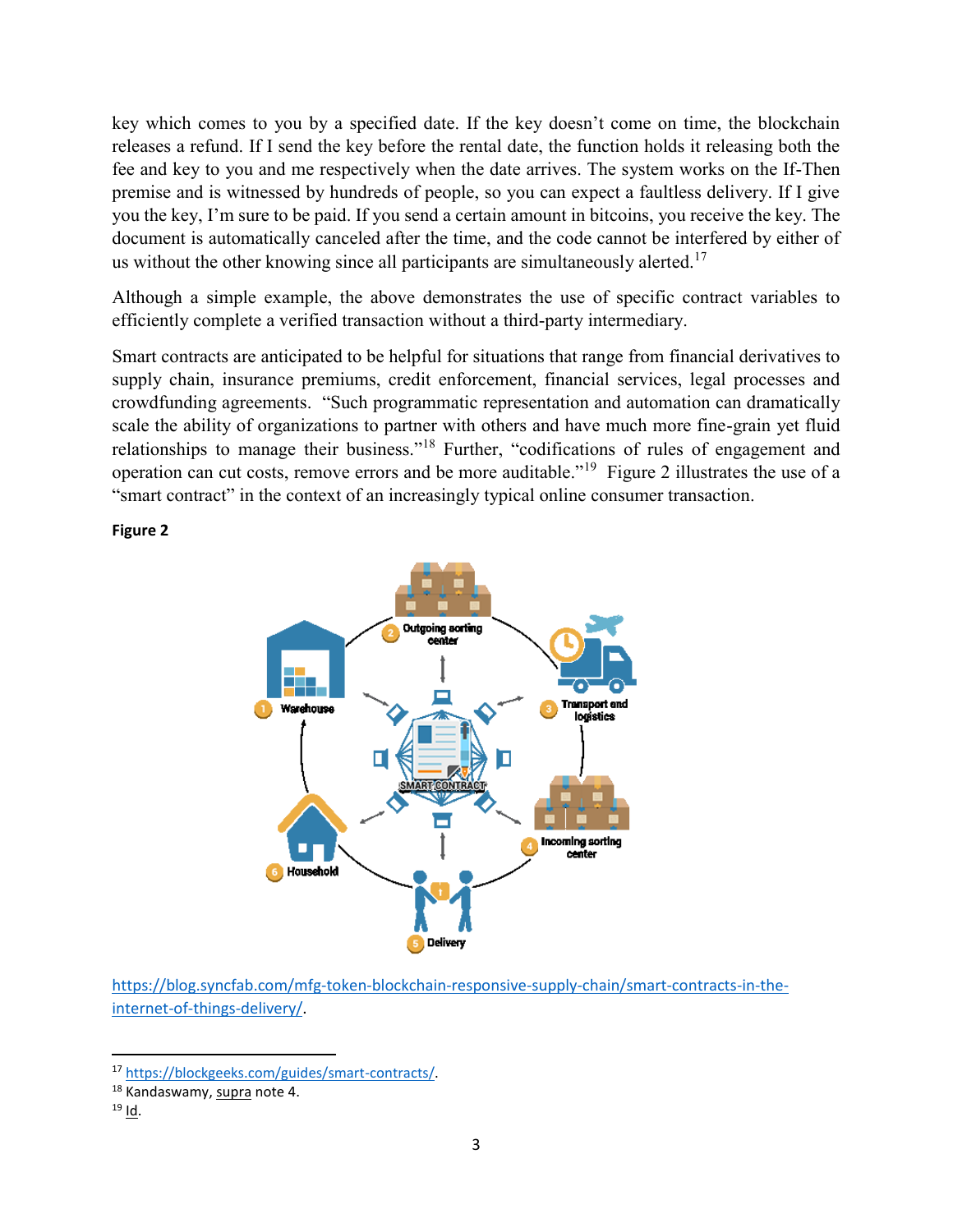Smart contracts are far from perfect and have functional and philosophical concerns.<sup>20</sup> On the functional level, what if bugs get into the code?<sup>21</sup> Or how should governmental entities regulate such contracts? Or, how would governmental entities tax these smart contract transactions? On the philosophical level, "there are a number of questions about how smart contracts will deal … with issues that are fundamental to contract law."<sup>22</sup> "Contracting, in particular, is a deeply social practice in which the parties engage for all sorts of purposes, and the effect of contract negotiation reverberate outside of the 'four corners' of a formal agreement, in both time and space."<sup>23</sup> In a practical sense, "contractual obligations are enforced through all kinds of social mechanisms other than the legal system proper; concomitantly, contracts serve many that are not explicitly legal in nature, or even designed to be formally enforced."<sup>24</sup> These "real-life" issues are hard to address, if at all, in automated contracts.

## **The Appeal of Blockchain: Consensus, Efficiency and Widespread Utility**

As seen above, "blockchain technologies offer new mechanisms to establish and manage trust (regardless of status) across entities and, thus, can be impactful in areas that involve transactions and interactions that involve consumers, businesses, governments and things."<sup>25</sup> In short, build consensus. Further, one of the most attractive aspect of the blockchain is that its decentralized system breeds efficiency by eliminating the need to pay intermediaries, saving time and conflict. "Blockchains have their problems, but they are rated, undeniably, faster, cheaper, and more secure than traditional systems, which is why banks and governments are turning to them.<sup> $26$ </sup> Finally, this emerging technology has a myriad of applications. The ability to execute transactions without a middleman as forecasted will also impact much B2C and B2B activity.<sup>27</sup> The "digitization of assets enables trading and sharing of value in new ways that were not possible or economical

 $\overline{a}$ 

<sup>&</sup>lt;sup>20</sup> See Karen Levy, Book-Smart, Not Street Smart: Blockchain-Based Smart Contracts and The Social Workings of Law, Engaging Science, Technology, and Society 3 (2017), 1-15, [https://estsjournal.org/article/view/107;](https://estsjournal.org/article/view/107) Ahmed Kosba, Andrew Miller, Elaine Shi, Zikai Wen & Charalampos Papamanthou, Hawk: The Blockchain Model of Cryptography and Privacy-Preserving Smart Contracts, 2016 IEEE Symposium on Security and Privacy (May 2016), [https://ieeexplore.ieee.org/document/7546538;](https://ieeexplore.ieee.org/document/7546538) Kevin Delmolino, Mitchell Arnett, Ahmed Kosba, Andrew Miller & Elaine Shi, Step by Step Towards Creating a Safe Smart Contract: Lessons and Insights from Cryptocurrency Lab, Financial Cryptography and Data Security: FC 2016 International Workshops, BITCOIN, VOTING, and WAHC, Christ Church, Barbados (February 26, 2016), [https://www.researchgate.net/publication/307507489\\_Step\\_by\\_Step\\_Towards\\_Creating\\_a\\_Safe\\_Smart\\_Contract](https://www.researchgate.net/publication/307507489_Step_by_Step_Towards_Creating_a_Safe_Smart_Contract_Lessons_and_Insights_from_a_Cryptocurrency_Lab) Lessons and Insights from a Cryptocurrency Lab;

<sup>&</sup>lt;sup>21</sup> Delmolino, supra note 20.

 $22$  Levy, supra note 20. "In addition, there are a number of questions about how smart contracts will deal technically with issues that are fundamental to contract law, but which are difficult to instantiate in code: issues dealing with temporality (such as mutual mistake in setting forth contract terms, or recission), or standards that apply to contracts and contractors across the board, even if not represented on the fact of the document (such as the duty of good faith). These issues represent important challenges to the smart contract framework, and there are some extant efforts to address them both technically and legal." Id. (citation omitted).  $23$  Id.

<sup>24</sup> Id.

<sup>&</sup>lt;sup>25</sup> Kandaswamy, supra note 4.

<sup>26</sup> <https://blockgeeks.com/guides/smart-contracts/>

<sup>27</sup> Kandaswamy, supra note 4.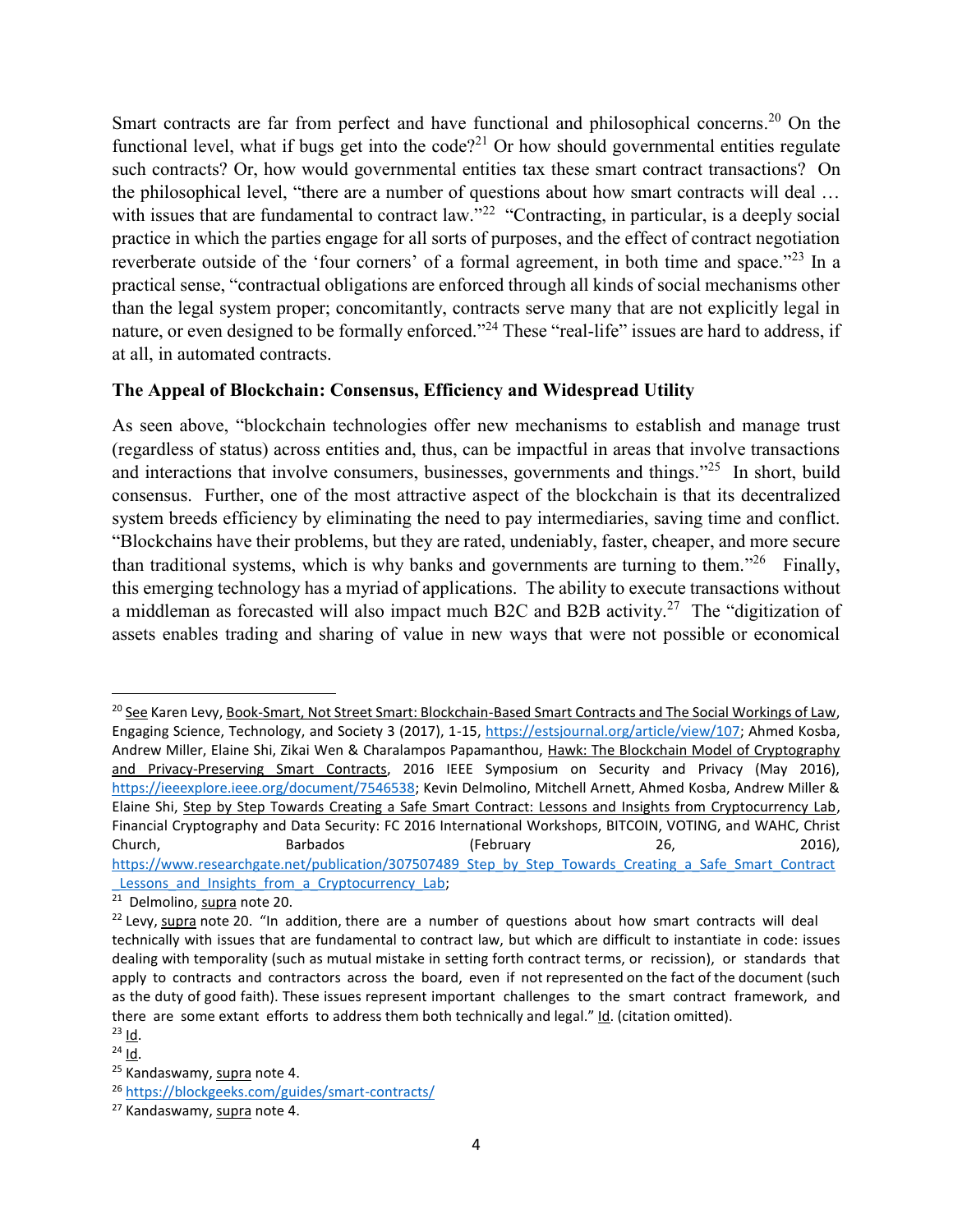earlier."<sup>28</sup> Moreover, smart contracts within a blockchain "have the potential to evolve and allow for encoded and automation of business agreements and contracts, fundamentally changing business operations and societal interactions."<sup>29</sup> Industry experts believe that benefits of blockchain technology will be more fully realized in external interactions between companies.<sup>30</sup> "This aspect, combined with the threat to centralized interaction models, has resulted in competitors coming together with the intent to reshape industry processes or safeguard industry franchise to achieve operational efficiency and economies of scale benefits using blockchain technologies."<sup>31</sup> Further, a number of startups have emerged that are attempting to leverage the decentralization concepts of blockchain. "These startups are attempting to create new businesses that never existed or offer new industry-specific solutions." <sup>32</sup> And as noted above, industry analyst are predicting explosive growth in both global blockchain technology market and increased business values.<sup>33</sup>

## **Value for Suppliers and the Supply Chain**

Blockchain's decentralization capabilities allow for identity management to move away from central players to the identifiable person, business or items.<sup>34</sup> This decoupling of identity management allows users to exchange value directly with anyone else. Control of related services can shift from the central player to the participants, impacting products, services and processes that consume them. Accordingly, blockchain capabilities "can increase traceability and reliability of information in supply chain."<sup>35</sup> Companies can use blockchains to accurately and reliably record product status at each stage of the production cycle. Again, this data is permanent and immutable. This chain of data makesit possible to trace each product from its source and ultimately to the end consumer. For example, one large global retailer uses blockchain to track sales of pork in China. Its system lets the company see where each piece of meat comes from, each processing and storage step in the supply chain, and the products' sell-by date. In the event of a product recall, the company can also trace affect batches and who bought them.<sup>36</sup>

Also on the horizon are blockchain-powered identity management tools that "could soon eliminate fears of data privacy theft and unleash a new paradigm of consumer-driven personalization."<sup>37</sup> Blockchain technology has the potential "to support identity registries where people can

 $31$  Id.

 $\overline{\phantom{a}}$  $^{28}$  Id.

 $29$  Id.

 $30$  Id.

 $32$  Id.

<sup>&</sup>lt;sup>33</sup> Blockchain Technology Market, supra note 3; Kandaswamy, supra note 4.

<sup>&</sup>lt;sup>34</sup> See Rob O'Byrne, Blockchain Technology is Set to Transform the Supply Chain, Logistics Bureau, (January 9, 2019), [https://www.logisticsbureau.com/how-blockchain-can-transform-the-supply-chain/.](https://www.logisticsbureau.com/how-blockchain-can-transform-the-supply-chain/)

<sup>&</sup>lt;sup>35</sup> Fabrícia Fedoci & Tatiana Revoredo, How Blockchain and IoT Add Value to Supply Chain Management (June 25, 2018), [https://medium.com/@tatianarevoredo/how-blockchain-and-iot-add-value-to-supply-chain-management-](https://medium.com/@tatianarevoredo/how-blockchain-and-iot-add-value-to-supply-chain-management-9411ba48939d)[9411ba48939d.](https://medium.com/@tatianarevoredo/how-blockchain-and-iot-add-value-to-supply-chain-management-9411ba48939d)

<sup>36</sup> O'Byrne, supra note 34.

<sup>&</sup>lt;sup>37</sup> John MacKenna, Consumers Could Drive Data Sharing and Personalization with Blockchain Marketing, Skyword (October 25, 2018)[, https://www.skyword.com/contentstandard/marketing/consumers-could-drive-data-sharing](https://www.skyword.com/contentstandard/marketing/consumers-could-drive-data-sharing-and-personalization-with-blockchain-marketing/)[and-personalization-with-blockchain-marketing/.](https://www.skyword.com/contentstandard/marketing/consumers-could-drive-data-sharing-and-personalization-with-blockchain-marketing/)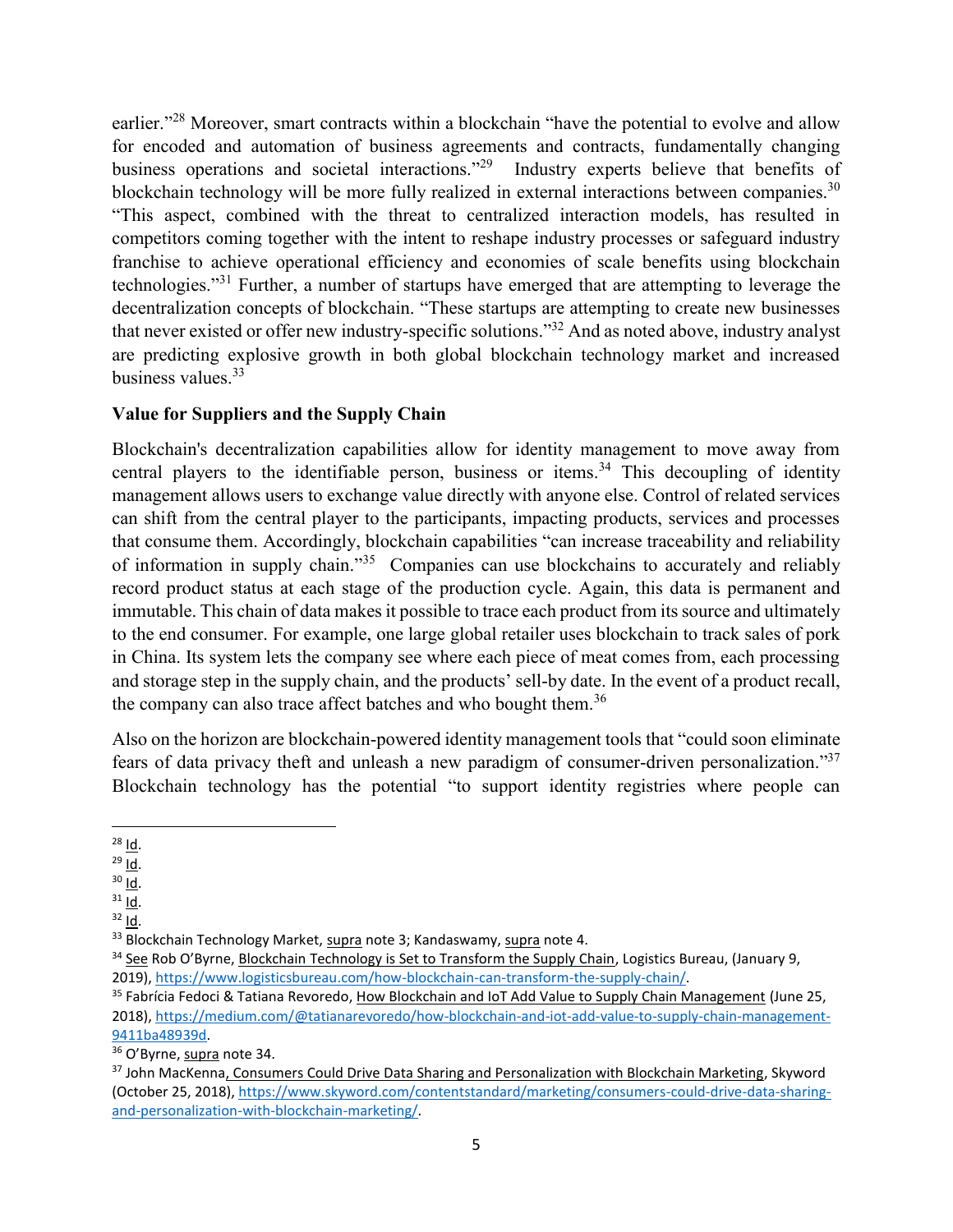accumulate and share data about their buying preferences without revealing any personally identifiable information."<sup>38</sup> This represents a large step forward building consumer confidence and trust and "[i]t's a hypothetical win-win that gives marketers the specific audience knowledge they need to drive effective campaigns, while placing control in the hands of the customer."<sup>39</sup>

## **Value for End Consumers**

Use of blockchain technology in a supply chain setting will increase consumer confidence and drive values for the products sourced via a blockchain supported supply chain. As noted by industry analysts, blockchain technology drives these beneficial outcomes:

Blockchain's immutability and traceability features, permit multiple constituents to rely upon the information being transmitted, drastically increasing the credibility of the information related to product origin and quality. Reduction in the possibility of malfeasance in a system can promote trust and, hence, such systems can offer stronger alternatives for storing important data, whether between a government and its citizens, businesses and their customers or even across individuals.<sup>40</sup>

In addition to the product data derived from a blockchain enabled supply chain, consumers could likewise share in the protection of consumer-driven personalization without the fear of identity theft while enjoying a deeper and more personalized shopping experience.<sup>41</sup>

# **Cutting Edge Application**

A leading example of the effective application of blockchain technology with the resulting benefit to all relevant stakeholders is Euranet's ChoralChain family of solutions. In the food and beverage industry sector, ChoralChain is "a blockchain platform that allows for transparent transactions important to the life cycle of products."<sup>42</sup> This innovative blockchain "takes the supply chain to the optimal compliance management level, with easy access and accountability."<sup>43</sup> This cuttingedge application of blockchain technology highlights the numerous benefits to all stakeholders on the supply chain from the producers of the products, regulators, retailors to the end user consumers. See Figure 3. The decentralized and secure nature of ChoralChain delivers the value that industry experts and analyst predict—accurate product lifecycle data<sup>44</sup> and resulting consumer data for suppliers and increased consumer confidence.<sup>45</sup>

 $\overline{\phantom{a}}$ <sup>38</sup> Id.

 $39$  Id.

<sup>40</sup> Kandaswamy, supra note 4.

<sup>&</sup>lt;sup>41</sup> MacKenna, supra note 37. See also Gatteschi, supra note 7; Gopie, supra note 8.

<sup>42</sup> [https://www.choralchain.com/.](https://www.choralchain.com/) 

 $43$  Id.

<sup>44</sup> Fedoci, supra note 35.

<sup>45</sup> See, e.g., O'Byrne, supra note 34; Fedoci, supra note 35; MacKenna, supra note 37.